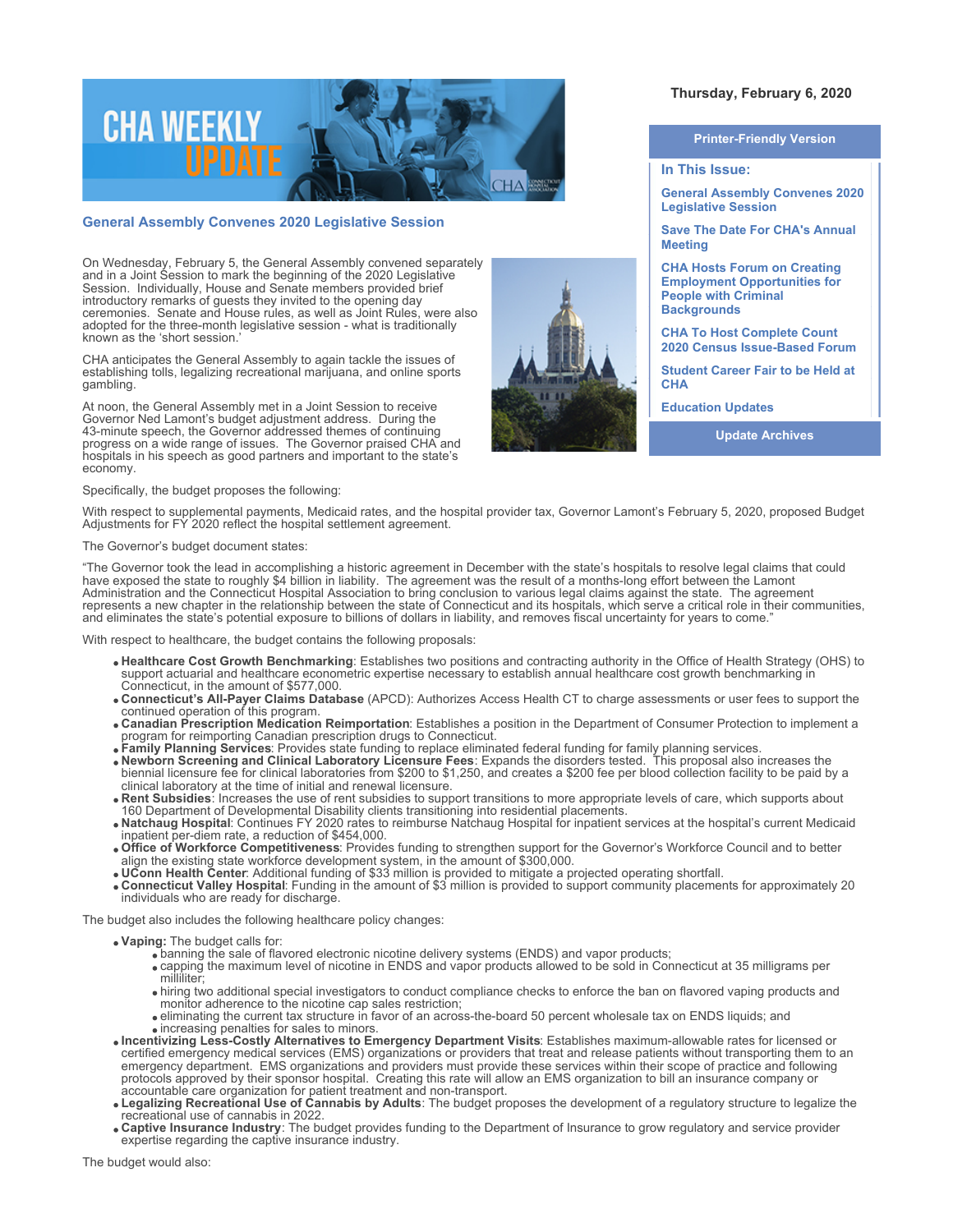- Repeal certain fee increases
- Extend the current corporation tax surcharge
- Modify the corporate capital base tax

It is expected that the Appropriations Committee will hold state agency presentations and public hearings on the budget starting on Tuesday, February 11, 2020, and conclude on Friday, February 21, 2020.

The text of the Governor's address can be found [here](https://portal.ct.gov/Office-of-the-Governor/News/Speeches/Governor-Lamont-2020-State-of-the-State-Address).

Budget documents released from the Office of Policy and Management (OPM) can be found [here](https://portal.ct.gov/OPM/Bud-Budgets/Bud-Budgets/FY-2021-Budget-Adjustments).

The three-month session will adjourn on Wednesday, May 6, 2020.

Related to the budget, on Monday, February 3, state Comptroller Kevin Lembo [predicted](https://www.osc.ct.gov/public/news/releases/20200203.html?utm_source=CTNewsJunkie+Main+List+With+Publication+Groups&utm_campaign=cfa640d541-MCP_COPY_02&utm_medium=email&utm_term=0_a493d2308d-cfa640d541-92870421) that the state would end the year with a \$58.8 million budget deficit.

# **Save The Date For CHA's Annual Meeting**



## **CHA Hosts Forum on Creating Employment Opportunities for People with Criminal Backgrounds**



On Friday, January 31, CHA hosted leadership from Johns Hopkins Hospital and Health System about the NAACP's national *One Million Jobs Campaign*.

The *One Million Jobs Campaign* aims to create employment opportunities for people with criminal backgrounds. The goal in Connecticut is to hire 10,000 formerly incarcerated individuals over the next three years.

CHA committed its support to the campaign earlier this year, as it aligns with the Association's focus on addressing the social determinants of health and health equity.

"Advancing health equity, and addressing social determinants of health, including employment, are critical elements of our strategic priorities as an association," stated Jennifer Jackson, CEO, CHA. "We are committed to this important initiative and pleased to partner with the NAACP and others throughout the state.

According to state NAACP President Scot Esdaile, employing the formerly incarcerated offers benefits to both the individual and the state, pointing to increased lifetime earnings and increased income tax revenues.

"We're striving to take fair-chance hiring to another level," Mr. Esdaile stated.

Yariela Kerr-Donovan, Senior Director of Strategic Workforce Development at Johns Hopkins Medicine, highlighted hiring strategies for businesses including establishing on-the-job training programs in place of work and education experience, so that those without the requirements typically listed in a job description - such as the formerly incarcerated - still have an opportunity to succeed.

Joseph Phelps, Background Security Screener, Johns Hopkins Medicine, Human Resources & Talent Acquisition, told program participants that Johns Hopkins Medicine has hired almost 700 justice-involved individuals over the past five years and that they have 80% retention. Johns Hopkins is one of the largest employers of the formerly incarnated in the nation.

"Programs like this require leadership engagement," said Redonda G. Miller, MD, MBA, President, The Johns Hopkins Hospital. "It requires leaders to set the stage to say they are going to do this. This is a win-win for our communities, and for our employers."

## **CHA To Host Complete Count 2020 Census Issue-Based Forum**

CHA is pleased to partner with Lieutenant Governor Susan Bysiewicz and the U.S. Census Bureau on the statewide Complete Count Committee, which is charged with ensuring high levels of participation in the 2020 Census. As part of this effort, CHA members are invited to attend a CHA Issue-Based Forum with a focus on how hospitals can assist with the 2020 Census activities. The Forum will be held at CHA on Friday, February 7, 2020, from 9:00 a.m. – 12:00 p.m.



Lieutenant Governor Bysiewicz will kick off the Forum by discussing the importance of the Census to state congressional representation and federal funding. The U.S. Census Bureau team will outline strategies to ensure employees are counted in the census, in addition to the vital role and best practices employed by hospitals in working with special populations to ensure that patients participate in the census. CHA staff will discuss communication resources for member

hospitals that will assist in efforts to inform patients and their families, as well as employees, about the importance of responding to the census.

Data collected in the census will inform the distribution of more than \$675 billion in federal funds to states and communities each year for things like infrastructure, healthcare, and food assistance. Connecticut receives \$10.7 billion of federal aid per year based on census data.